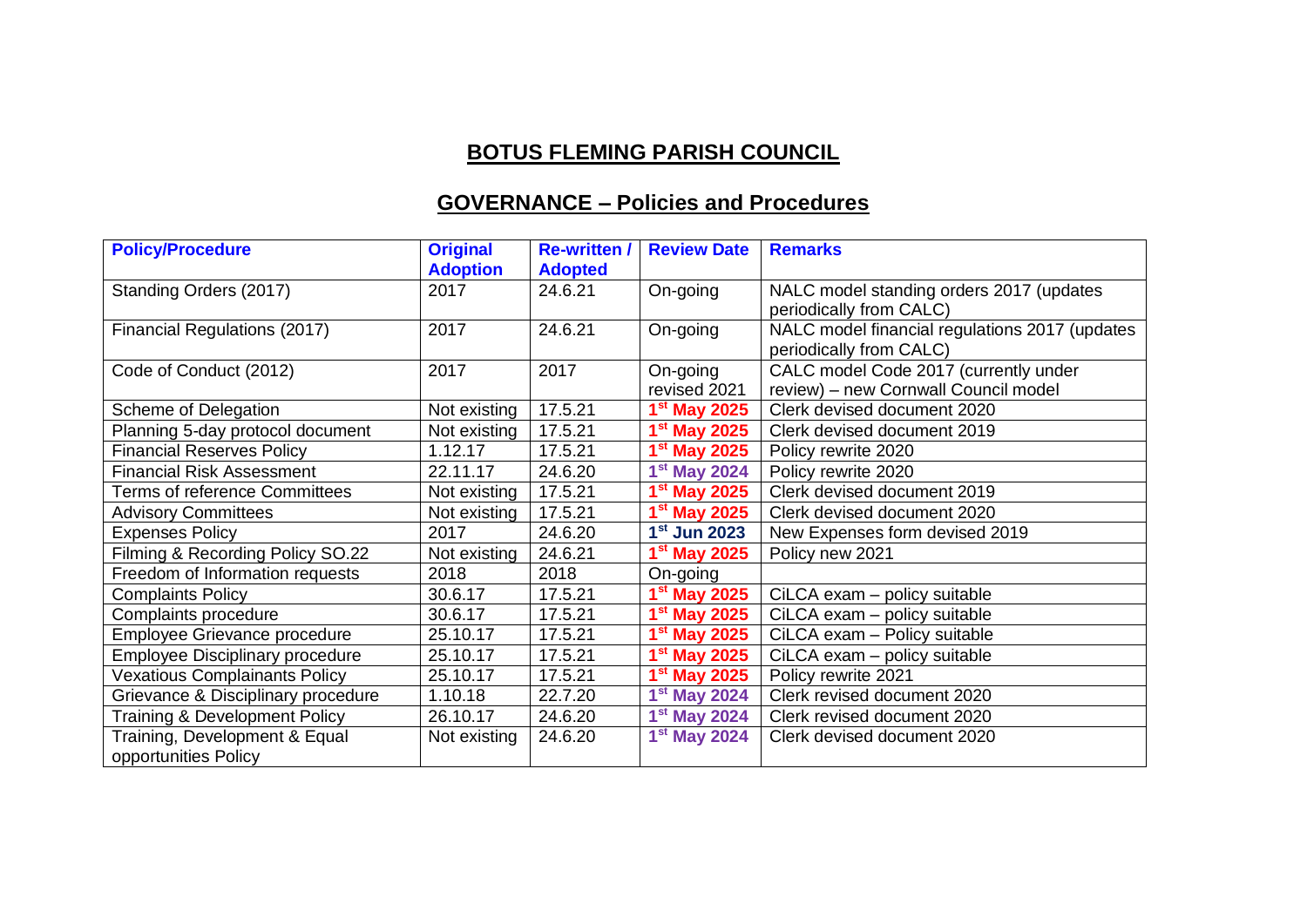| <b>Equality Policy</b>                  | Not existing | 22.7.20  | $1st$ Jun 2024           | Clerk devised document 2020                       |
|-----------------------------------------|--------------|----------|--------------------------|---------------------------------------------------|
| <b>Lone Working Policy</b>              | Not existing | 17.5.21  | $1st$ May 2025           | Clerk devised document 2020                       |
| <b>Safeguarding Policy</b>              | Not existing | 17.5.21  | $1st$ May 2025           | Clerk devised document 2020                       |
| <b>Community Engagement Strategy</b>    | 25.5.22      | 25.5.22  | 1 <sup>st</sup> May 2023 | Chairman devised document 2022                    |
| <b>Grants &amp; Donations Policy</b>    | 26.6.19      | 22.6.22  | $1st$ May 2023           | Clerk revised document 2019 updated 2022          |
| <b>Bad Debts Policy</b>                 | Not existing | 26.8.20  | 1 <sup>st</sup> Aug 2024 | Clerk devised document 2020                       |
| <b>Fraud Policy</b>                     | Not existing | 26.8.20  | 1 <sup>st</sup> Aug 2024 | Clerk devised document 2020                       |
| Contract procedure                      | Not existing | 27.7.20  | $1st$ May 2024           | Clerk devised document 2020                       |
| Tendering procedure                     | 2017         | 27.7.20  | $1st$ May 2024           | Clerk revised document 2020                       |
| Data Protection & GDPR / Privacy        | 2019         | 2019     | On-going                 | Clerk is the Data Protection Officer for BFPC     |
| regulations and recruitment process     |              |          |                          |                                                   |
| <b>The following Governance</b>         |              |          |                          | <b>Clerk updates documents or completes</b>       |
| information is updated periodically     |              |          |                          | returns                                           |
| or completed by the Clerk / RFO         |              |          |                          |                                                   |
| <b>General Power of Competence</b>      |              |          | 1 <sup>st</sup> May 2021 | Power entitled after Local Elections May 2021 -   |
| Reaffirmed 25 <sup>th</sup> May 2022    |              |          | confirmed                | Qualified CiLCA Clerk October 2020                |
| Transparency Code 2014 - Aims           | Not existing | 9.12.20  | On-going                 | Clerk devised document 2020                       |
| <b>Model Publication Scheme</b>         | Not existing | 28.10.20 | On-going                 | Clerk devised document 2020                       |
| Agenda compliance and design            |              |          | On-going                 | Clerk duty to review                              |
| <b>Insurance Portfolio &amp; Assets</b> | Annual       |          | On-going                 | Review at the Annual Meeting of Parish Council    |
| Risk Management scheme matrix -         | Annual       |          | On-going                 | Review at the Annual Meeting of Parish Council    |
| Finance, Assets, Liabilities, Admin.    |              |          |                          |                                                   |
| Grant awards & score matrix             | Annual       |          | On-going                 | Review at Annual Parish Meeting                   |
| Project Management                      | Annual       |          | On-going                 | Specific projects - Big Event etc.                |
| Payroll system                          | Annual       |          | On-going                 | Payroll FOC service                               |
| Vat Legislation & annual return         | Annual       |          | On-going                 | Clerk submits annual return 1 <sup>st</sup> April |
| <b>Public Works Loan Board</b>          | Not existing | 20.12.20 | On-going                 | Clerk reconciles loan repayment instalments       |
| Financial procedures general            | Annual       |          | On-going                 | Clerk duty to review                              |
| Financial procedures (AGAR)             | Annual       |          | On=going                 | Annual External Audit financial returns           |
| <b>Internal Audit</b>                   | Annual       |          | On-going                 | Annual Internal Auditor year end finances         |
| Training record - Councillors & Clerk   | Annual       |          | On-going                 | Clerk duty to review                              |